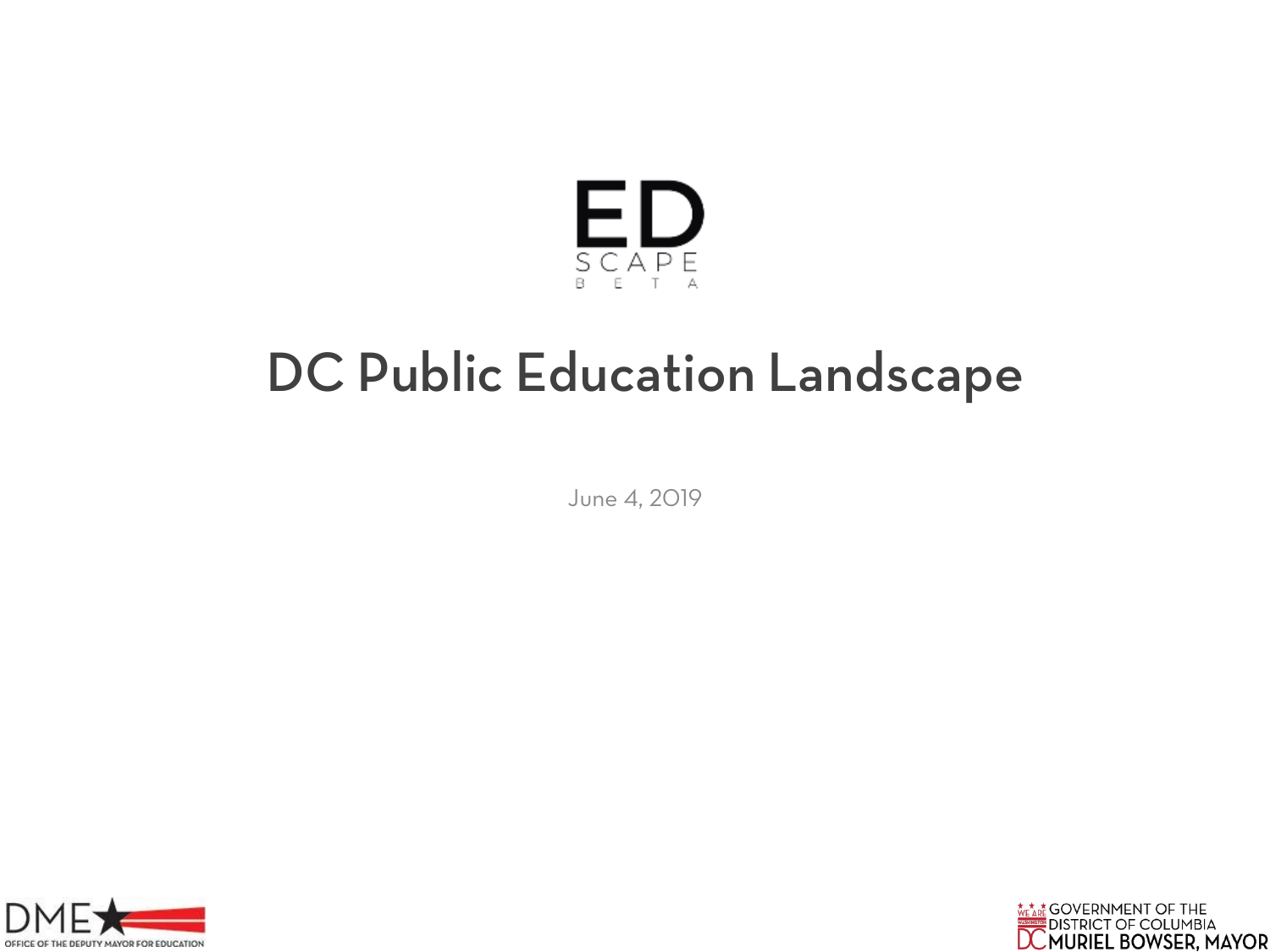# EdScape Beta Table of Contents

Chapter 1. Population and Students





Chapter 2. Public Schools



Chapter 5. Neighborhood Factors



Chapter 3. Facilities



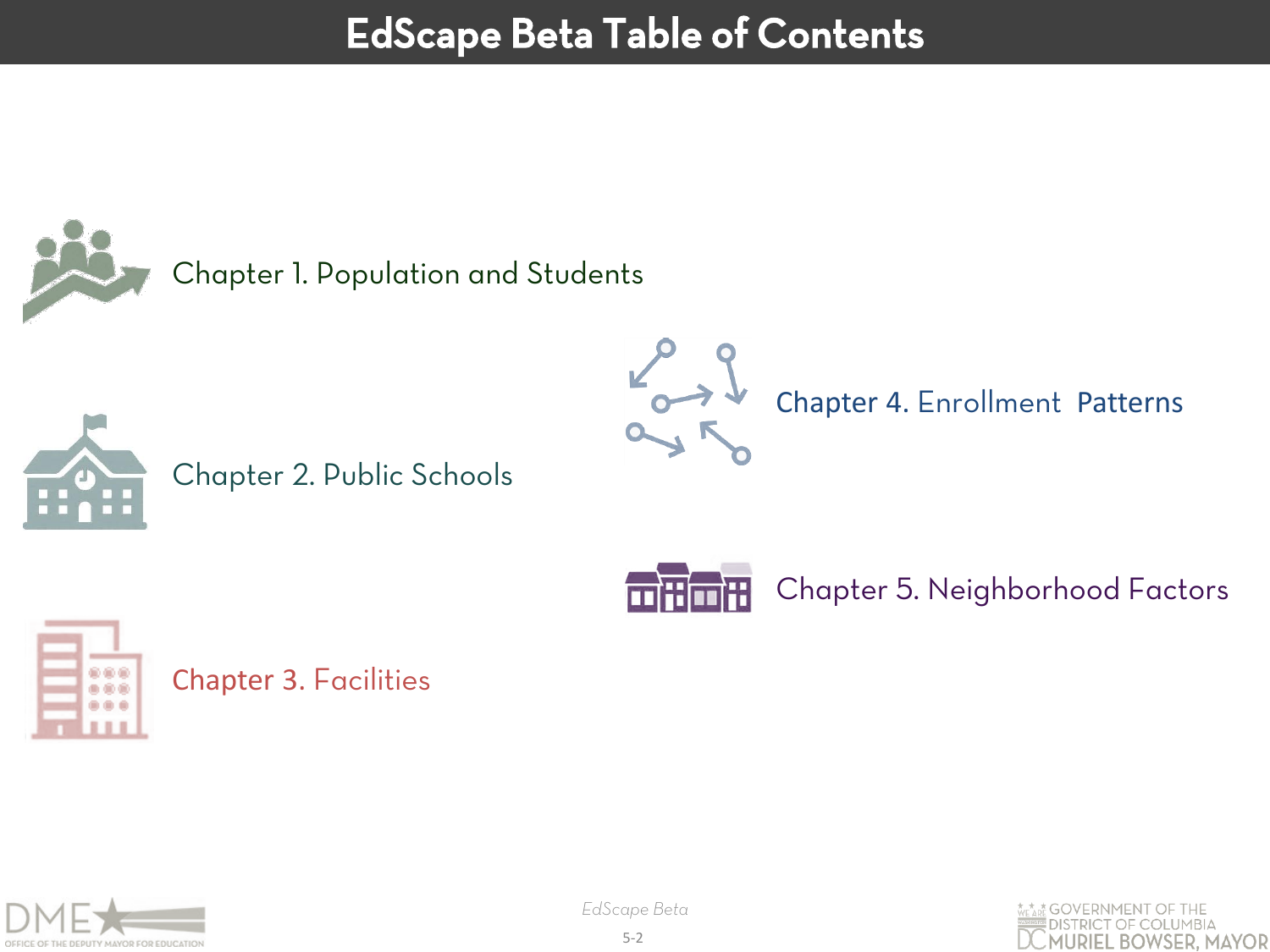How many public school students live in the different types of housing in Washington, DC?

How many public school students may live in the future housing being constructed?

How do adult educational levels differ across the city?

How does car ownership differ across the city?

What are the patterns of violent and property crime in neighborhoods across the city?

Where are early childhood students most ready for school across the city?

# Neighborhood Factors Contents

Residential Housing Types of Housing Types of Housing by Ward Public School Students by Housing Type Residential Development Pipeline Educational Attainment for Adults Vehicle Access Crime and Safety Early Development Instrument Neighborhood Factors - Sources and Methodology



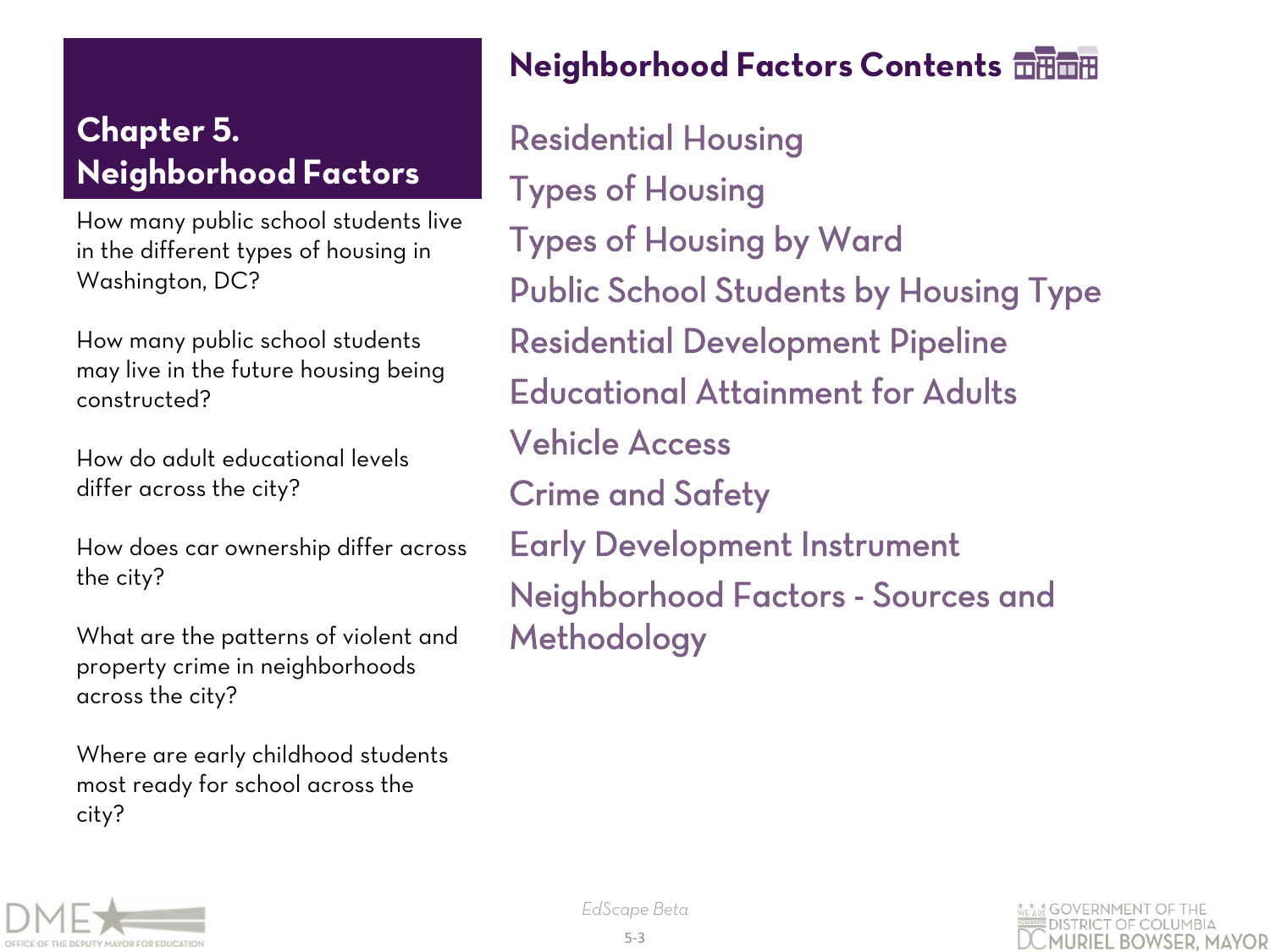### Chapter 5. Neighborhood Factors Types of Housing

Different types of housing (e.g., apartments, single family units, condominiums, and public housing developments) yield different average numbers of public school students who live in them. Understanding the characteristics of the current housing stock and the housing in which public school students live can help when planning for future facility needs. The housing analyses in this chapter build on the administrative data and housing classifications used in D.C. Policy Center's report, ["Taking Stock of the District's Housing Stock: Capacity, Affordability, and](https://www.dcpolicycenter.org/publications/taking-stock/)  [Pressures on Family Housing](https://www.dcpolicycenter.org/publications/taking-stock/)."

Citywide, the housing stock in Washington, DC consists of mostly apartment units (approximately 129,000 units) followed by single family homes (almost 93,500) and then condominiums (approximately 63,900). In addition, there are approximately 7,300 units in public housing sites owned and managed by the DC Housing Authority. (See the [methodology section](https://edscape.dc.gov/node/1363596) for definitions of the different housing types.)



### Types of Housing Units - Citywide, 2017

Note: "Apartments – DCHA" represents apartment units in the 56 public housing sites owned and managed by the District of Columbia Housing Authority (DCHA).

Sources: DC Policy Center housing stock database (December 2017) with additional data and analyses by DME using administrative housing data from DC Vector Property Map datasets



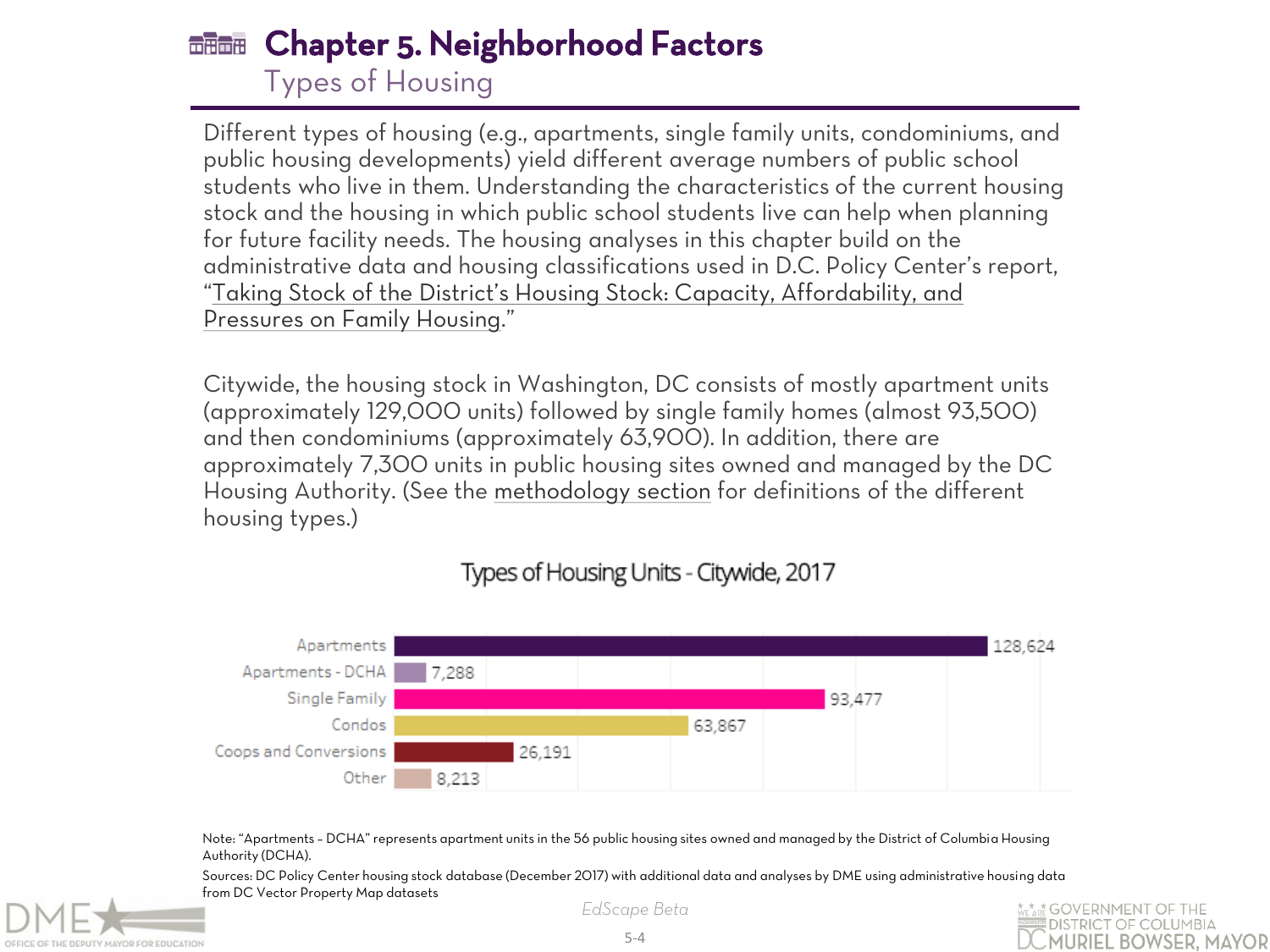#### Chapter 5. Neighborhood Factors Types of Housing by Ward

The Washington, DC housing stock varies by ward. Ward 6 has the greatest number of total units of any housing type, followed by Ward 2. Wards 4, 7, and 8 have the fewest total number of housing units. In addition, the type of housing units varies by ward. For instance, Ward 6 has the most apartment units while Ward 8 has the highest proportion of apartments in its housing stock (64% of the total units). Ward 4 has the most single family units and the highest proportion of single family units of any ward (approximately 19,600 units representing 3/5 of all units in the ward).





Sources: DC Policy Center housing stock database (December 2017) with additional data and analyses by DME using administrative housing data from DC Vector Property Map datasets



Number of Housing Units

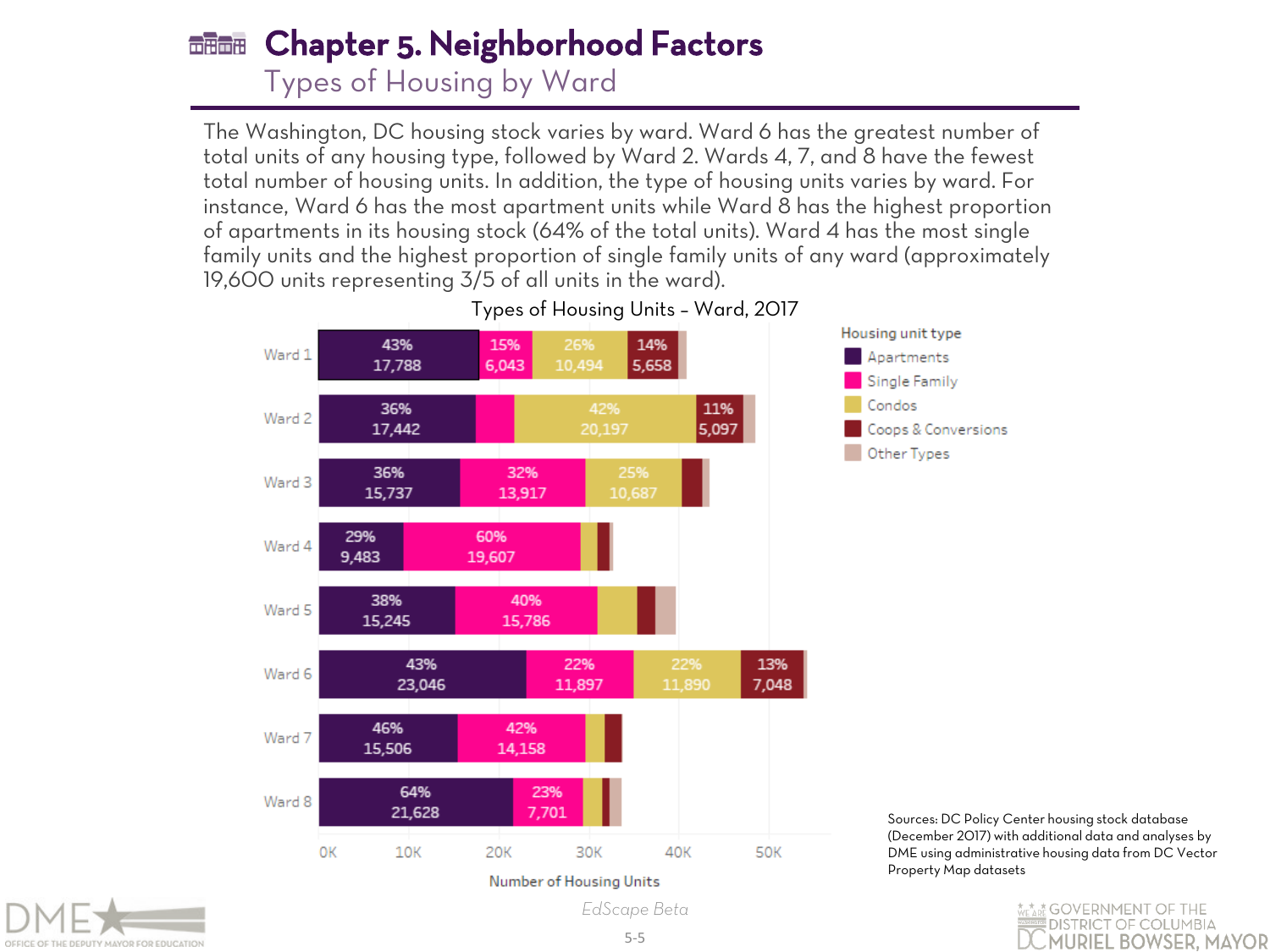#### Chapter 5. Neighborhood Factors Public School Students by Housing Type

This section examines how many public school students live in the different types of housing units (i.e., "the student yield"). This information can be used to estimate how many public school students may live in future residential developments. Citywide, 100 units of housing of any type yielded 28 public school students (all grades) in SY2018-19. Single family units yielded the most of any single type (40 students per 100 units), followed by apartments (32 students per 100 units), and condos yielded the least (7 students per 100 units). When apartments are differentiated by those owned and managed by the DC Housing Authority, the rate increases to 56 public school students per 100 DCHA units.

Whether future housing developments are apartments or condos will have a significant impact on the number of future students who may live there. This is an important consideration for future school facility planning.



### Public Student Yield per 100 Units by Housing Type - Citywide, SY18-19

Sources: DC Policy Center housing stock database (December 2017) with additional data and analyses by DME using administrative housing data from Vector Property Map datasets and OSSE Audited Enrollment (SY18-19)



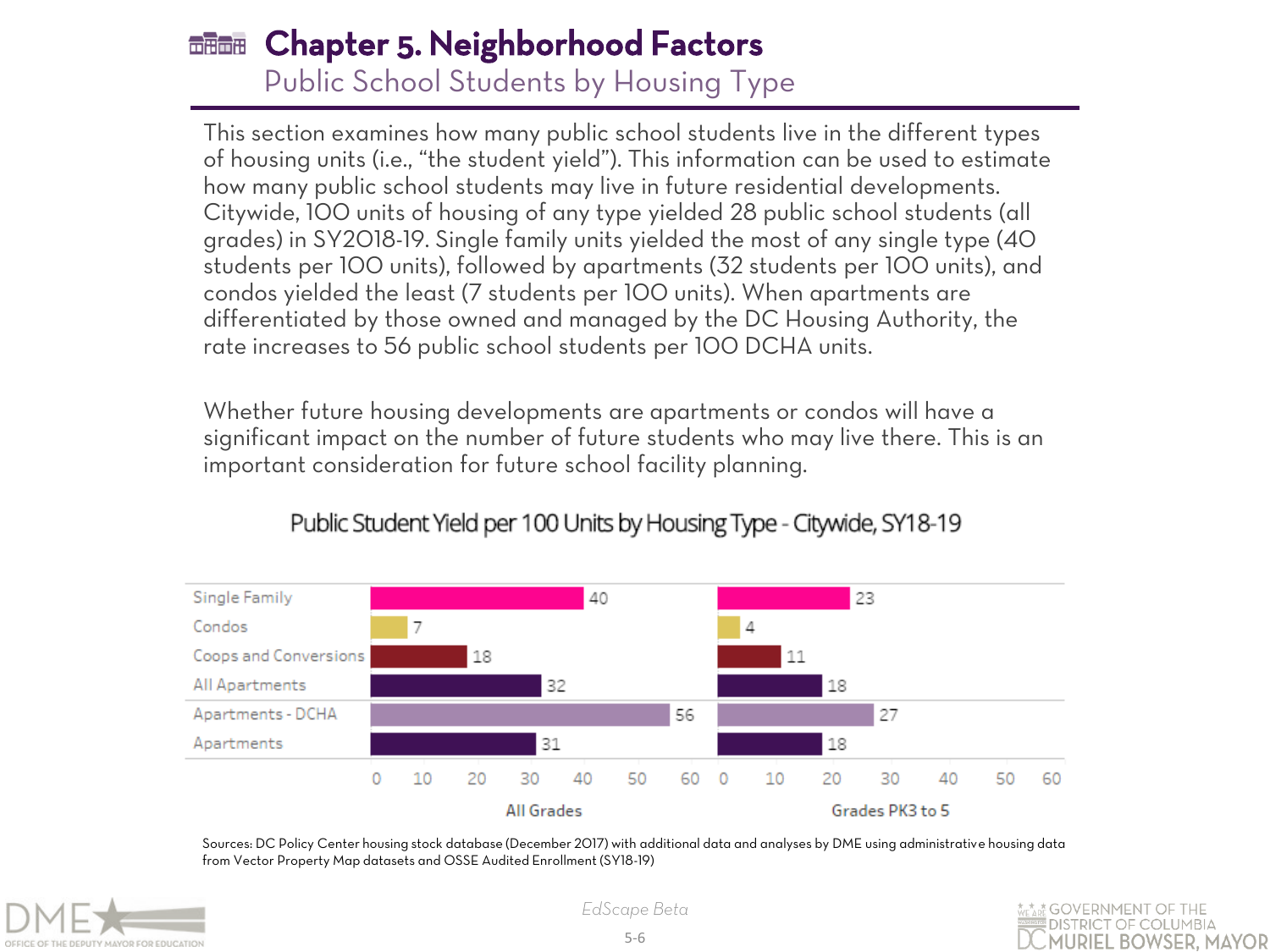#### Chapter 5. Neighborhood Factors Residential Development Pipeline by Ward

Looking at the student yield per housing type for each ward, units in Ward 8 had the greatest public student yield irrespective of housing type. This is unsurprising since Ward 8 is home to the greatest number of public school students across all of the wards.



Public Student Yield per 100 Units by Housing Type - Ward, SY18-19

Sources: DC Policy Center housing stock database (December 2017) with additional data and analyses by DME using administrative housing data from Vector Property Map datasets and OSSE Audited Enrollment (SY18-19)



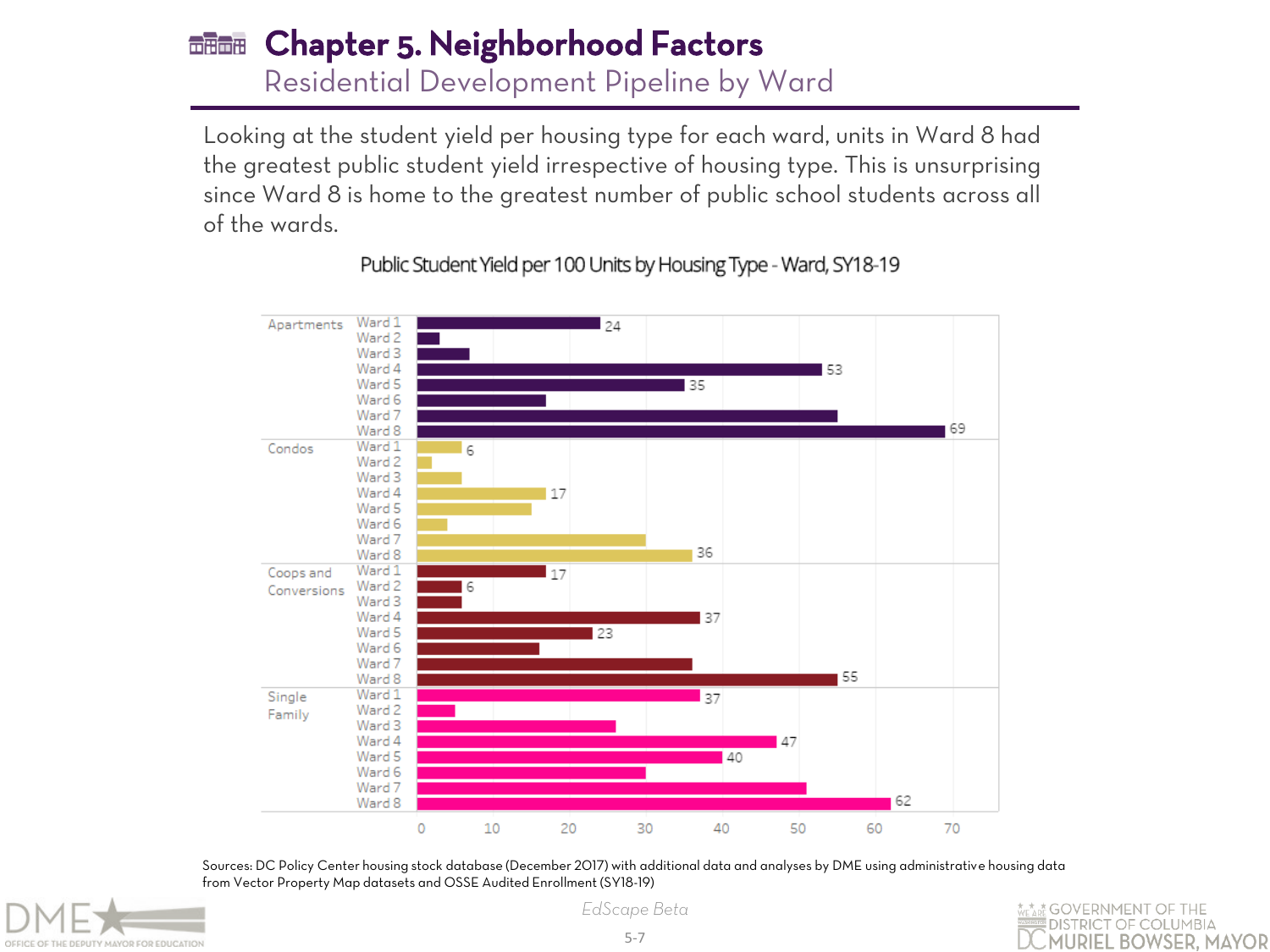### Chapter 5. Neighborhood Factors  $\overline{m}$  and  $\overline{m}$

Residential Development Pipeline Projects

Residential housing development has been robust in Washington, DC over the last decade. Ward 6 has experienced the most with nearly 20,000 completed residential units, 8,600 units currently under construction now, and another 6,000 planned in the near term. In addition, there are over 11,000 units that could be potentially developed in the long-term (anywhere from 2 to 15 years). It is uncertain when these long-term projects will actually be built nor exactly what housing type (i.e., apartment versus condo) since the developer may revise based on the economy and the market.



Sources: Washington DC Economic Partnership (November 2018), DC Office of Planning, DMPED Project Pipeline Database, DC Vector Property



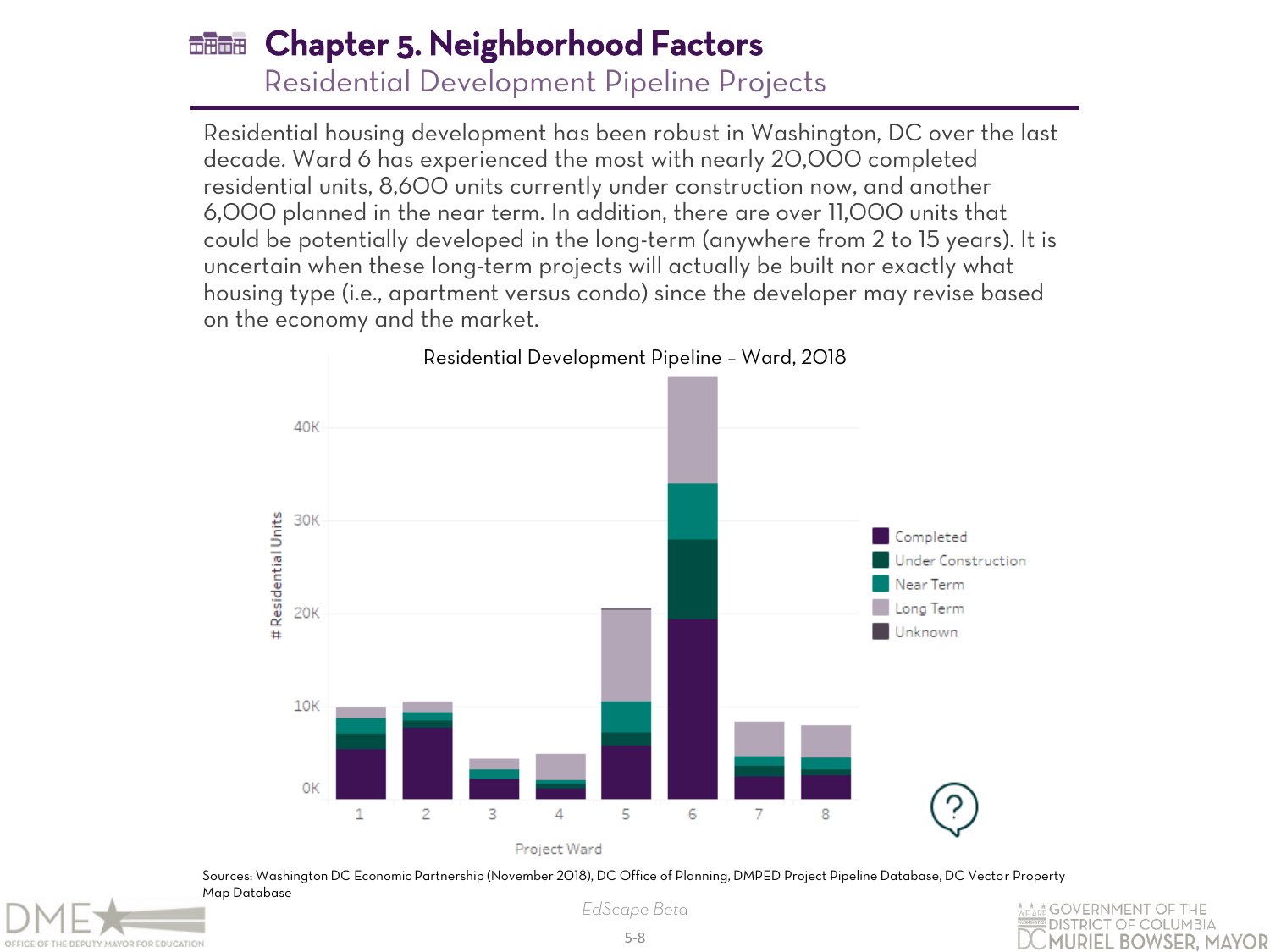Estimated Student Yield from Residential Development Pipeline

Based on the future residential development information and historic public school student yields described earlier, the number of potential public school students who may live in these potential new developments can be estimated. For illustrative purposes, below is the estimated number of expected new residential housing units in 2-3 years (near term) and 5-15 years (long term) in the Noyes elementary school boundary, and the estimated number of public school students that may live in them. In the near term, this area is expecting 544 residential units potentially resulting in 197 public school students living there. In the long term, this is increased to an additional 3,581 potential residential units and 1,196 potential public school students. Note that these are estimates based on historic enrollment patterns and students in the new units may not represent students new to the public school system nor the boundary.



Notes: The interactive dashboard allows the user to choose different neighborhoods to see the estimated number of public school students that may live in other near-term and long-term residential housing development projects.

"Unknown type" is used because the developer has not yet indicated if the units will be rental, condo, single family, etc. Sources: Washington DC Economic Partnership, DC Office of Planning, DMPED Project Pipeline Database, DC Vector Property Map Database



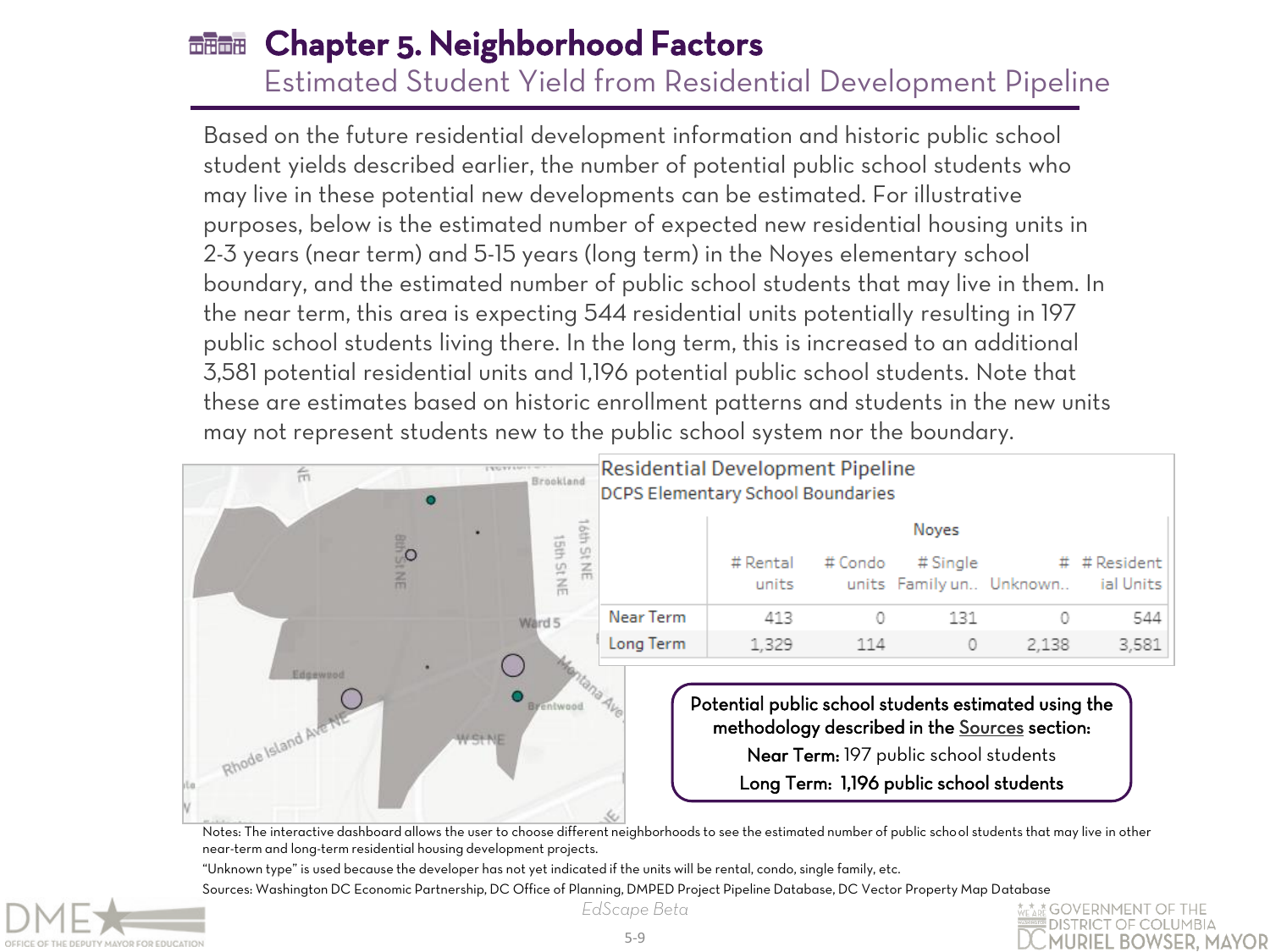#### Chapter 5. Neighborhood Factors Educational Attainment for Adults

The American Community Survey estimates adults' highest level of schooling by five geographies called Public Use Microdata Areas (PUMAs) (similar to but not the same as wards). More adults living in PUMA "east" (or in Wards 7 and 8) had a high school diploma or GED equivalent as their highest educational level compared to other parts of the city (estimated between 2012 and 2016). More adults living in PUMA "central" and PUMA "west" have bachelor's degrees or higher (master's, doctorate, or professional) compared to other parts of the city.





2,600

DEPUTY MAYOR FOR EDUCATION

*EdScape Beta* Source: American Community Survey, 5 Year Estimates (2012-2016), Table B15002

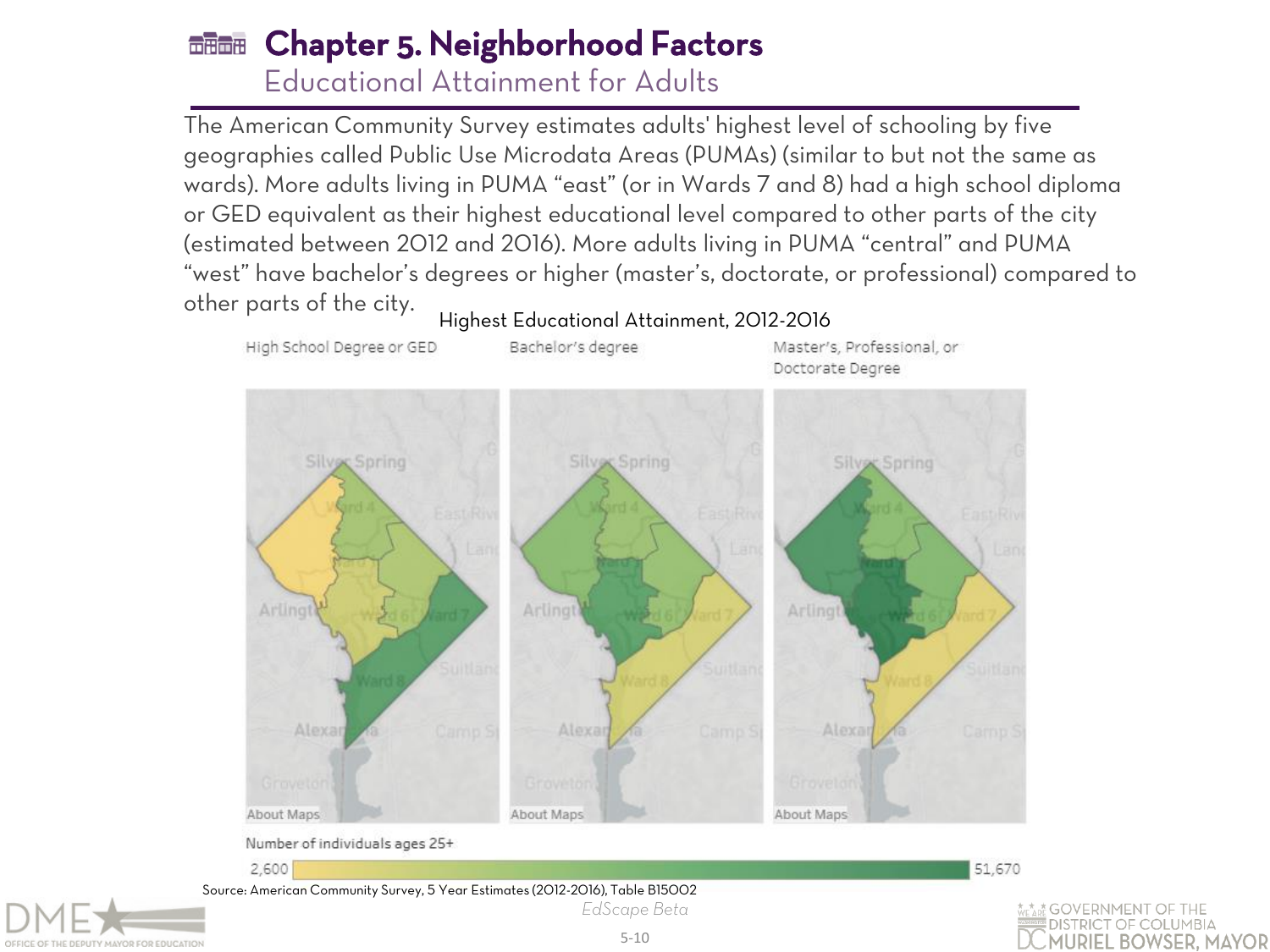#### Chapter 5. Neighborhood Factors निसनिए Vehicle Access

The following map shows the areas of the city where workers 16 years and older in households do not have access to a vehicle. Wards 1 and 2 – the densest parts of the city with the greatest access to public transportation – have the least vehicle access at 37% and 43%, respectively.



Source: U.S. Census Bureau, 2013-2017 American Community Survey 5-Year Estimates; S0801 - Community Characteristics by Sex



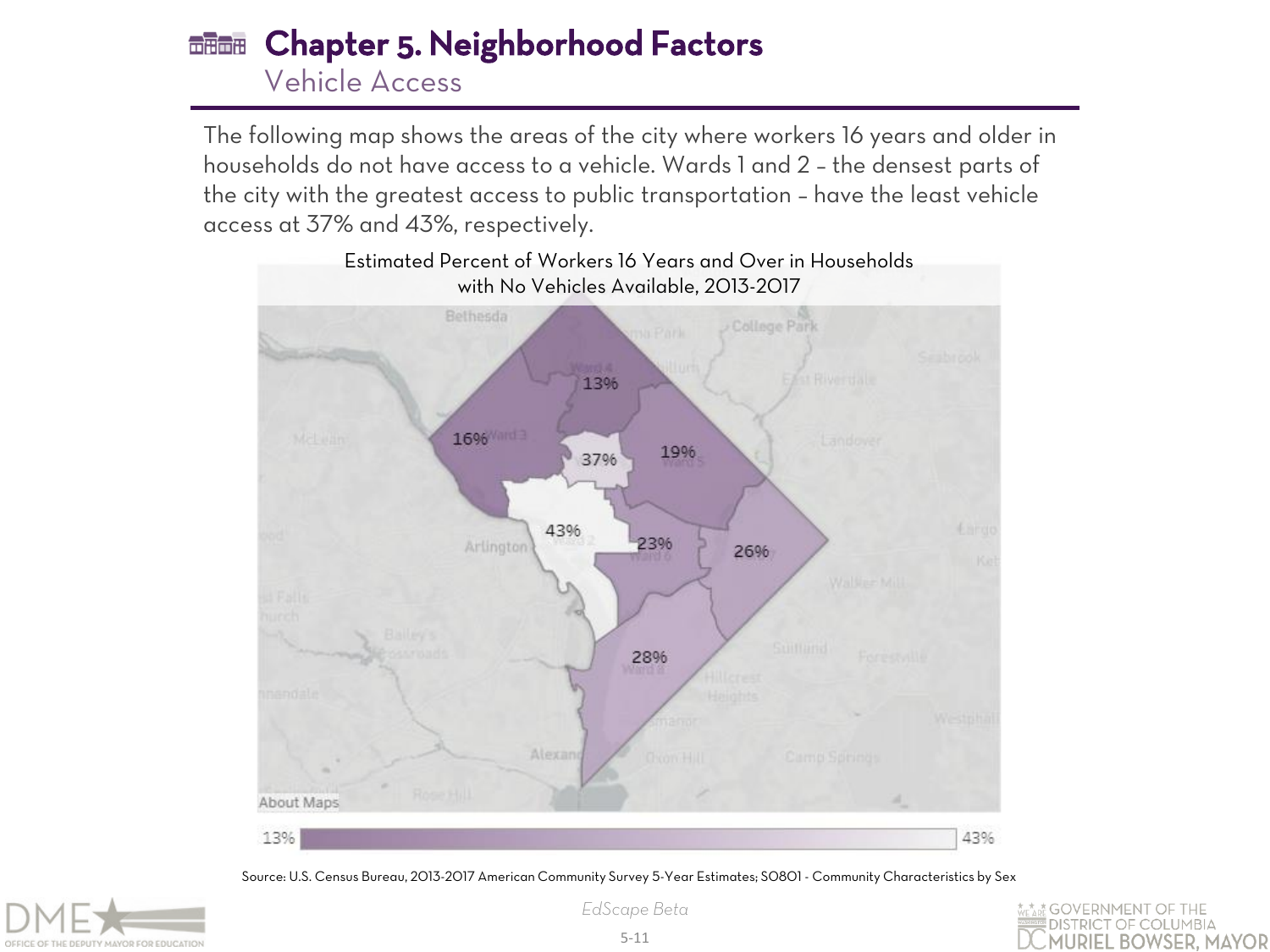#### Chapter 5. Neighborhood Factors निसनिए Crime and Safety

The Metropolitan Police Department provides DC "Crime Cards" that allow users to view the number of property and violent crimes committed across the city. The greatest concentrations of property crime occurred in the central part of the city, and the greatest concentrations of violent crime incidents occurred in the central and eastern parts of the city.



Source: [Metropolitan](https://dcatlas.dcgis.dc.gov/crimecards/) [Police Department](https://dcatlas.dcgis.dc.gov/crimecards/) [Crime Map](https://dcatlas.dcgis.dc.gov/crimecards/)



*EdScape Beta*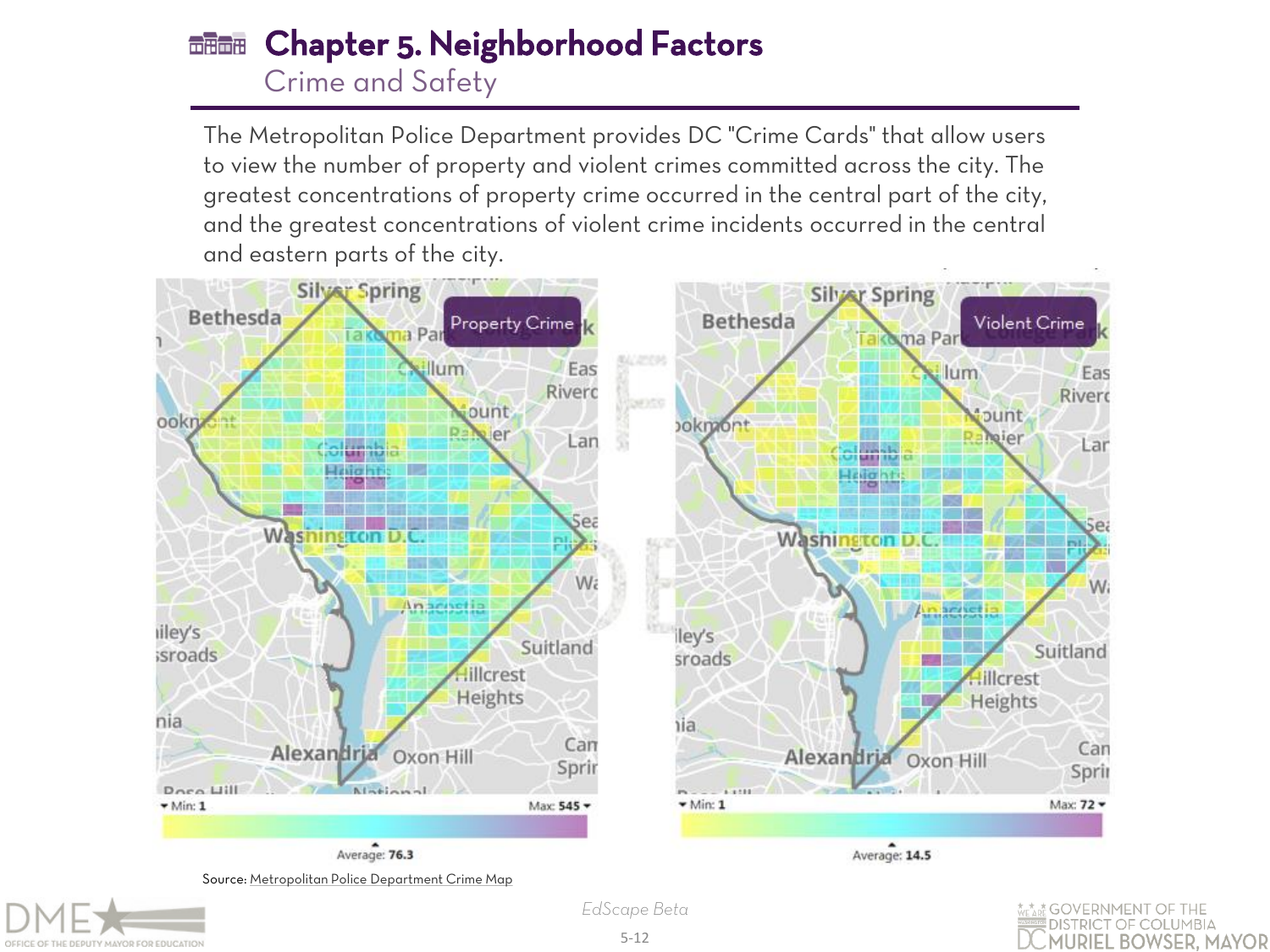#### Chapter 5. Neighborhood Factors निसनिए Early Development Instrument (EDI)

The Early Development Instrument (EDI) provides a community-level measure reflecting a snapshot of children's health, development, and school readiness. It can be used to asses how a community can better support young learners as well as how to address the needs of incoming students. The map below shows areas of the city with higher and lower vulnerabilities in the domains measured.



#### About the EDI

The EDI is an internationally validated tool that provides information about school readiness for the District's 4 year-olds in all eight wards. This information was collected from 116 schools and 340+ classrooms during SY16-17 and will be administered again in February-March 2019.

> For more information, visit [OSSE's website](https://osse.dc.gov/sites/default/files/dc/sites/osse/documents/EDI Interest Webinar.pdf).

Source: Division of Early Learning, OSSE



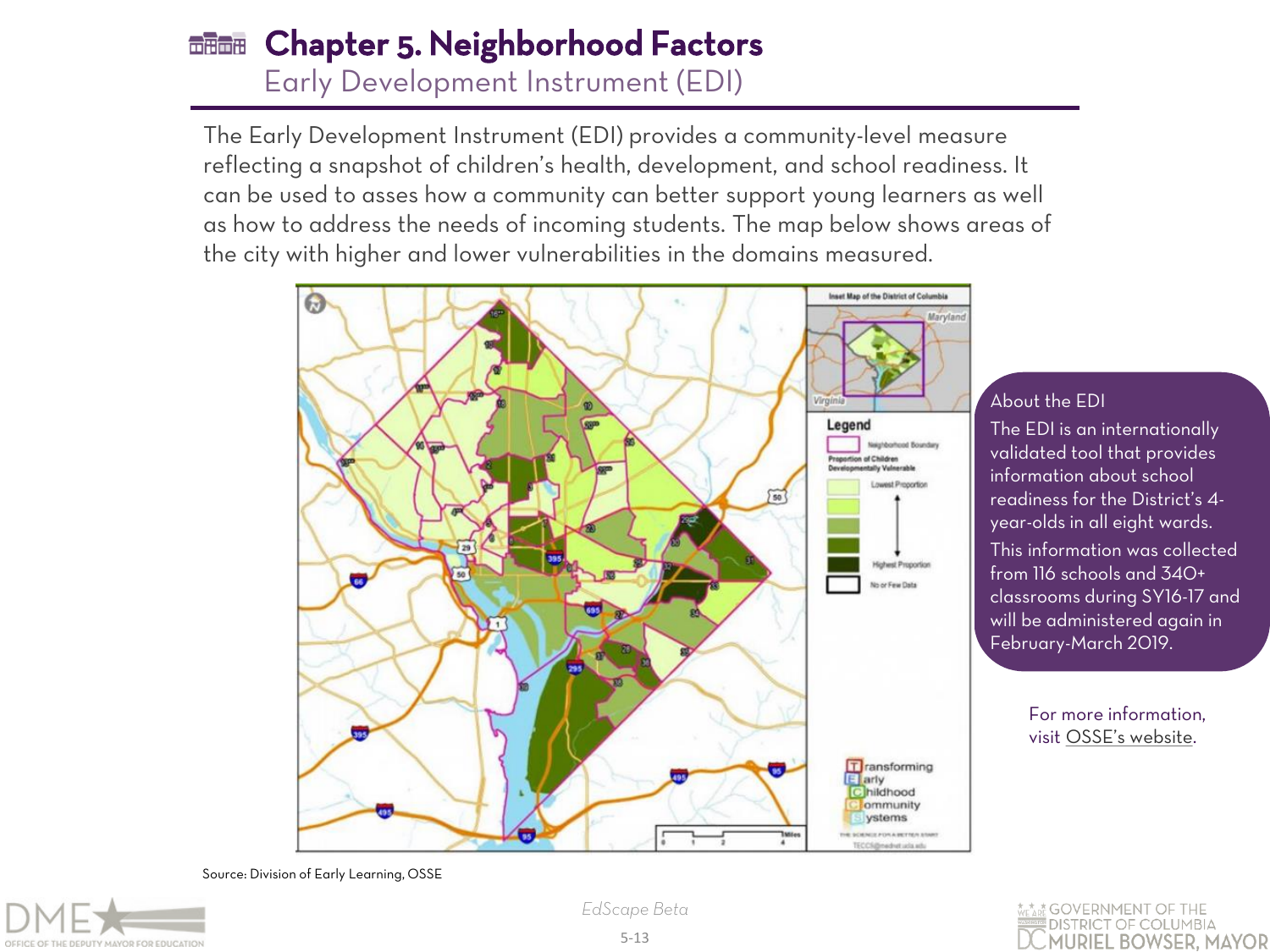

Sources and Methodology

#### Sources and Methodology

Student-level enrollment and home addresses: SY2013-14 through SY2018-19 OSSE Audited Enrollment. Student level data was geocoded by the Office of the Chief Technology Officer with all District-appropriate neighborhood geographies appended to each student. Home addresses reflect students' residences provided at the time of registration. Registration can occur between the spring prior to the start of the school year up until the enrollment audit, approximately October 5th of the current school year. Student yield calculations exclude non geocoded students.

The following audited enrollment business rules were applied to the audited enrollment file for SY17-18 and SY18-19:

- The universe of DCPS students includes audited UPSFF residents + Non-resident tuition paying + Residency unverified.
- The universe of public charter students includes audited UPSFF residents.

Property information: "Apartments – DCHA" represents apartment units in the 56 public housing sites owned and managed by the District of Columbia Housing Authority (DCHA). These were identified geographically and not from the tax rolls nor DCHA administrative records. Because they tend to have substantially higher numbers of students enrolled in public schools, these properties are disaggregated from all apartments in several charts in this chapter.

Residential pipeline information: DC Real Property database and DC Policy Center public data, DMPED Real Estate Project Pipeline Database (PPD), Washington DC Economic Partnership (WDCEP)

<span id="page-13-0"></span>

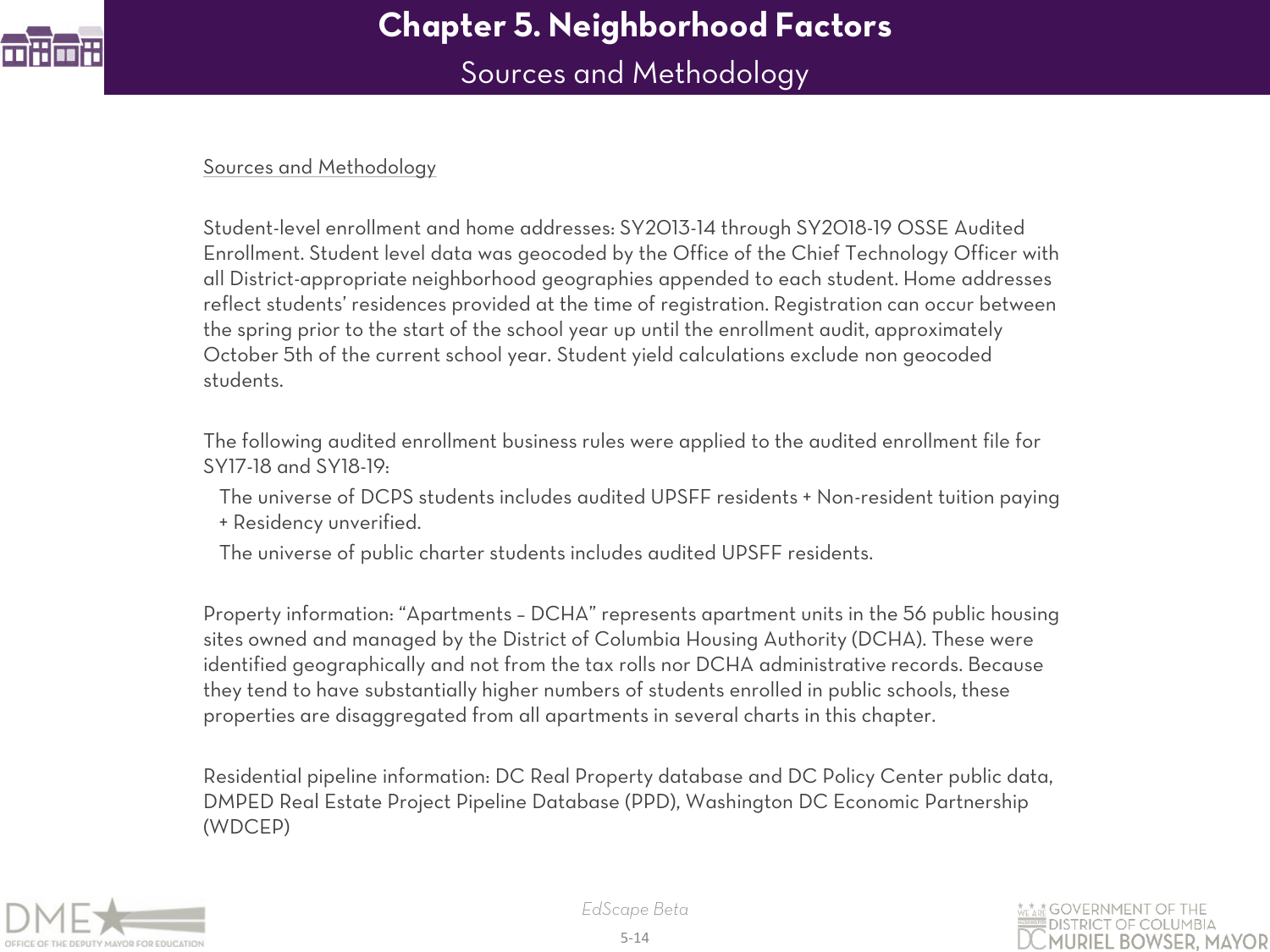

Sources and Methodology

### Sources and Methodology, continued

Calculating student yield in future residential properties: for the Noyes ES boundary example, we applied the Ward 5 student yields per property type to the number of units in the residential pipeline for the boundary. For units of unknown type, we used the proportion of "known" unit types.

### Calculations to estimate Noyes ES potential new students

- Student Yield per 100 Units Ward 5
	- Apartments 35 students
	- Condos 15 students
	- Single Family 40 students
- Near term (2020-2021):
	- 413 rental units/100 = 4.13 \* 35 = 145
	- 131 single family units/100 =  $1.31 * 40 = 52$
- Long term (2025-2031):
	- 1,329 rental units/100 = 13.29 \* 35 = 465
	- 114 condo units/100 = 1.14 \* 15 = 17
	- 2,138 unknown units
		- 92% rental: 1,967 rental/100 = 19.67 \* 35 = 688
		- 8% condo: 171 condo/100 = 1.71 \* 15 = 26